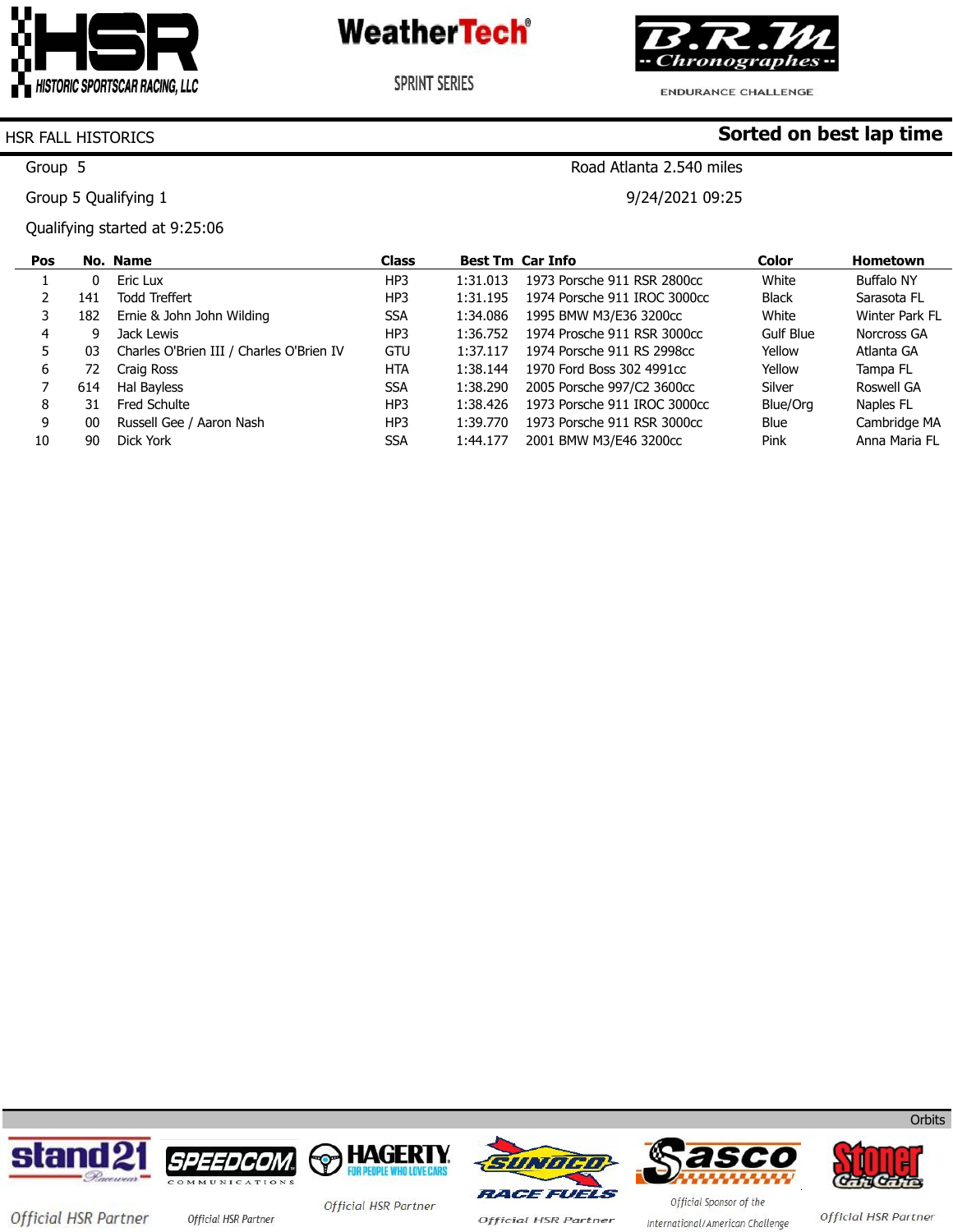

**SPRINT SERIES** 



ENDURANCE CHALLENGE

Road Atlanta 2.540 miles

9/24/2021 13:25

**Sorted on best lap time**

#### HSR FALL HISTORICS

Group 5

Group 5 Qualifying 2

Qualifying started at 13:25:01

| <b>Pos</b> |     | No. Name                                 | <b>Class</b>    |          | <b>Best Tm Car Info</b>      | <b>Color</b> | Hometown          |
|------------|-----|------------------------------------------|-----------------|----------|------------------------------|--------------|-------------------|
|            | 141 | <b>Todd Treffert</b>                     | HP3             | 1:30.797 | 1974 Porsche 911 IROC 3000cc | <b>Black</b> | Sarasota FL       |
|            | 0   | Eric Lux                                 | HP3             | 1:31.309 | 1973 Porsche 911 RSR 2800cc  | White        | <b>Buffalo NY</b> |
|            | 9   | Jack Lewis                               | HP3             | 1:35.649 | 1974 Prosche 911 RSR 3000cc  | Gulf Blue    | Norcross GA       |
| 4          | 14  | David Hinton                             | HP <sub>3</sub> | 1:35.675 | 1974 Porsche 911 RSR 3000cc  | Red          | Clearwater FL     |
| 5.         | 03  | Charles O'Brien III / Charles O'Brien IV | GTU             | 1:36.245 | 1974 Porsche 911 RS 2998cc   | Yellow       | Atlanta GA        |
| 6          | 51  | Jeff Mckee                               | <b>HTA</b>      | 1:36.999 | 1964 Ford Falcon 5000cc      | White        | Pompano Beach FL  |
|            | 614 | Hal Bayless                              | <b>SSA</b>      | 1:37.896 | 2005 Porsche 997/C2 3600cc   | Silver       | Roswell GA        |
| 8          | 00  | Russell Gee / Aaron Nash                 | HP3             | 1:38.739 | 1973 Porsche 911 RSR 3000cc  | Blue         | Cambridge MA      |
| 9          | 72  | Craig Ross                               | <b>HTA</b>      | 1:39.299 | 1970 Ford Boss 302 4991cc    | Yellow       | Tampa FL          |
| 10         | 182 | Ernie & John John Wilding                | <b>SSA</b>      | 1:39.437 | 1995 BMW M3/E36 3200cc       | White        | Winter Park FL    |
| 11         | 31  | <b>Fred Schulte</b>                      | HP3             | 1:39.602 | 1973 Porsche 911 IROC 3000cc | Blue/Ora     | Naples FL         |
| 12         | 90  | Dick York                                | <b>SSA</b>      | 1:43.360 | 2001 BMW M3/E46 3200cc       | Pink         | Anna Maria FL     |













**Orbits** 

Official HSR Partner official HSR Partner

Official HSR Partner

**Official HSR Partner** 

Official Sponsor of the International/American Challenge

Official HSR Partner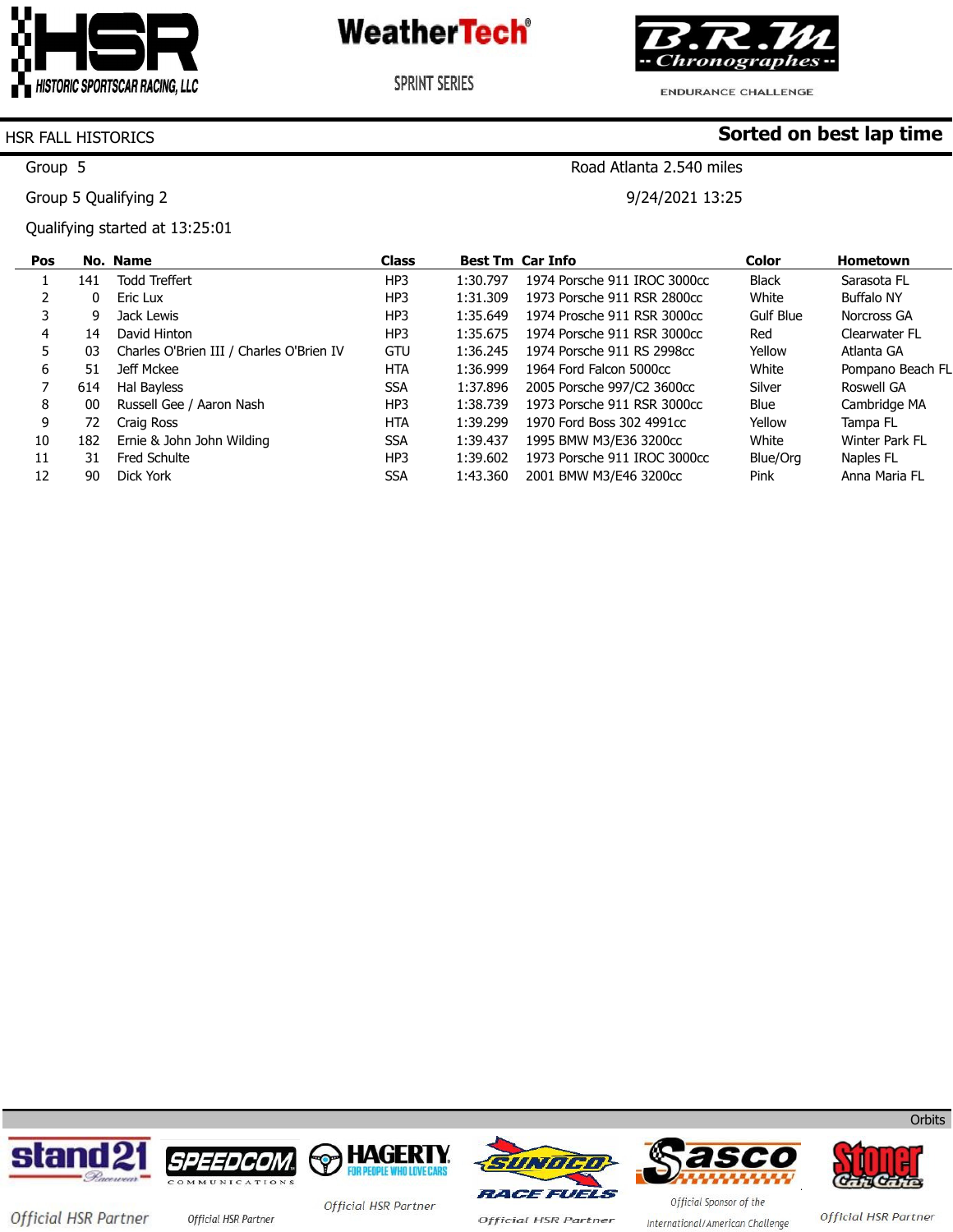

**SPRINT SERIES** 



ENDURANCE CHALLENGE

Road Atlanta 2.540 miles

9/25/2021 08:50

**Sorted on best lap time**

#### HSR FALL HISTORICS

Group 5

Group 5 Qualifying 3

Qualifying started at 8:48:47

| Pos |     | No. Name                                 | Class      |          | <b>Best Tm Car Info</b>      | <b>Color</b> | <b>Hometown</b>  |
|-----|-----|------------------------------------------|------------|----------|------------------------------|--------------|------------------|
|     | 141 | Todd Treffert                            | HP3        | 1:31.758 | 1974 Porsche 911 IROC 3000cc | <b>Black</b> | Sarasota FL      |
|     | 03  | Charles O'Brien III / Charles O'Brien IV | GTU        | 1:34.624 | 1974 Porsche 911 RS 2998cc   | Yellow       | Atlanta GA       |
|     | 9   | Jack Lewis                               | HP3        | 1:34.713 | 1974 Prosche 911 RSR 3000cc  | Gulf Blue    | Norcross GA      |
| 4   | 90  | Dick York                                | <b>SSA</b> | 1:34.944 | 2001 BMW M3/E46 3200cc       | Pink         | Anna Maria FL    |
|     | 72  | Craig Ross                               | <b>HTA</b> | 1:36.525 | 1970 Ford Boss 302 4991cc    | Yellow       | Tampa FL         |
| 6   | 614 | Hal Bayless                              | <b>SSA</b> | 1:37.179 | 2005 Porsche 997/C2 3600cc   | Silver       | Roswell GA       |
|     | 00  | Russell Gee / Aaron Nash                 | HP3        | 1:37.887 | 1973 Porsche 911 RSR 3000cc  | Blue         | Cambridge MA     |
| 8   | 51  | Jeff Mckee                               | <b>HTA</b> | 1:37.892 | 1964 Ford Falcon 5000cc      | White        | Pompano Beach FL |
| 9   | 31  | Fred Schulte                             | HP3        | 1:38.021 | 1973 Porsche 911 IROC 3000cc | Blue/Org     | Naples FL        |
| 10  | 182 | Ernie & John John Wilding                | <b>SSA</b> | 1:39.493 | 1995 BMW M3/E36 3200cc       | White        | Winter Park FL   |









**Official HSR Partner** 

WWW.W Official Sponsor of the



**Orbits** 

Official HSR Partner

Official HSR Partner

International/American Challenge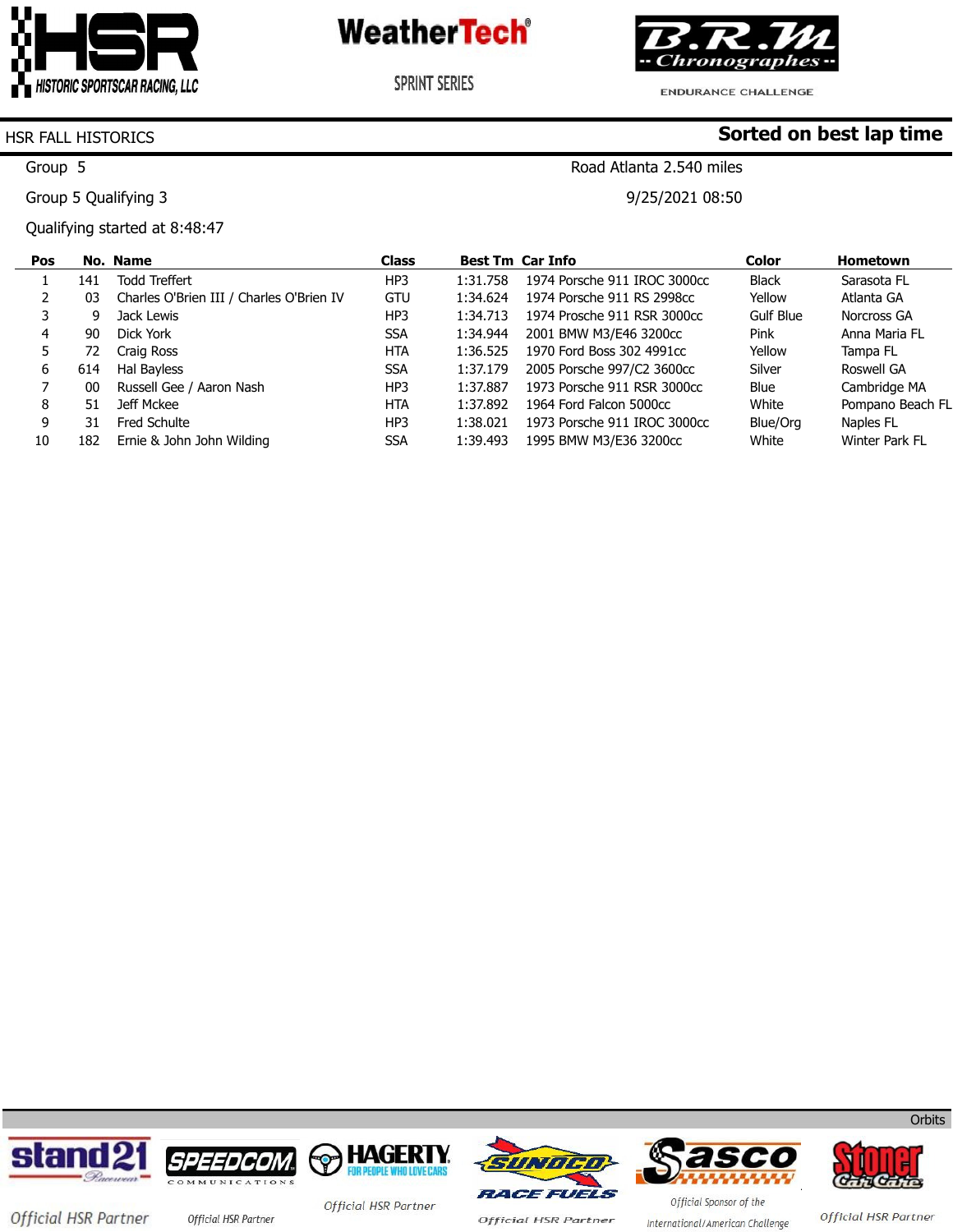

**SPRINT SERIES** 



**Sorted on Laps**

**ENDURANCE CHALLENGE** 

Road Atlanta 2.540 miles

9/25/2021 13:40

### HSR FALL HISTORICS

Group 5

Group 5 WeatherTech Sprint Race 1

Race (8 Laps) started at 13:45:07

| Pos | No. |    | <b>PIC Name</b>                          | <b>Class</b> | Laps |          | <b>Best Tm Car Info</b>      | Color        | Hometown       |
|-----|-----|----|------------------------------------------|--------------|------|----------|------------------------------|--------------|----------------|
|     | 0   |    | Eric Lux                                 | HP3          | 8    | 1:30.927 | 1973 Porsche 911 RSR 2800cc  | White        | Buffalo NY     |
|     | 141 |    | <b>Todd Treffert</b>                     | HP3          | 8    | 1:31.081 | 1974 Porsche 911 IROC 3000cc | <b>Black</b> | Sarasota FL    |
|     | 03  |    | Charles O'Brien III / Charles O'Brien IV | <b>GTU</b>   | 8    | 1:34.653 | 1974 Porsche 911 RS 2998cc   | Yellow       | Atlanta GA     |
| 4   | 14  |    | David Hinton                             | HP3          | 8    | 1:34.967 | 1974 Porsche 911 RSR 3000cc  | Red          | Clearwater FL  |
|     | 182 |    | Ernie & John John Wilding                | <b>SSA</b>   | 8    | 1:35.004 | 1995 BMW M3/E36 3200cc       | White        | Winter Park FL |
| 6   | 72  |    | Craig Ross                               | <b>HTA</b>   | 8    | 1:38.053 | 1970 Ford Boss 302 4991cc    | Yellow       | Tampa FL       |
|     | 00  | 4  | Russell Gee / Aaron Nash                 | HP3          | 8    | 1:37.990 | 1973 Porsche 911 RSR 3000cc  | Blue         | Cambridge MA   |
| 8   | 31  | 5. | Fred Schulte                             | HP3          | 8    | 1:38.631 | 1973 Porsche 911 IROC 3000cc | Blue/Org     | Naples FL      |
| 9   | 614 |    | Hal Bayless                              | <b>SSA</b>   | 8    | 1:38.598 | 2005 Porsche 997/C2 3600cc   | Silver       | Roswell GA     |
| 10  | 90  |    | Dick York                                | <b>SSA</b>   |      | 1:43.801 | 2001 BMW M3/E46 3200cc       | Pink         | Anna Maria FL  |